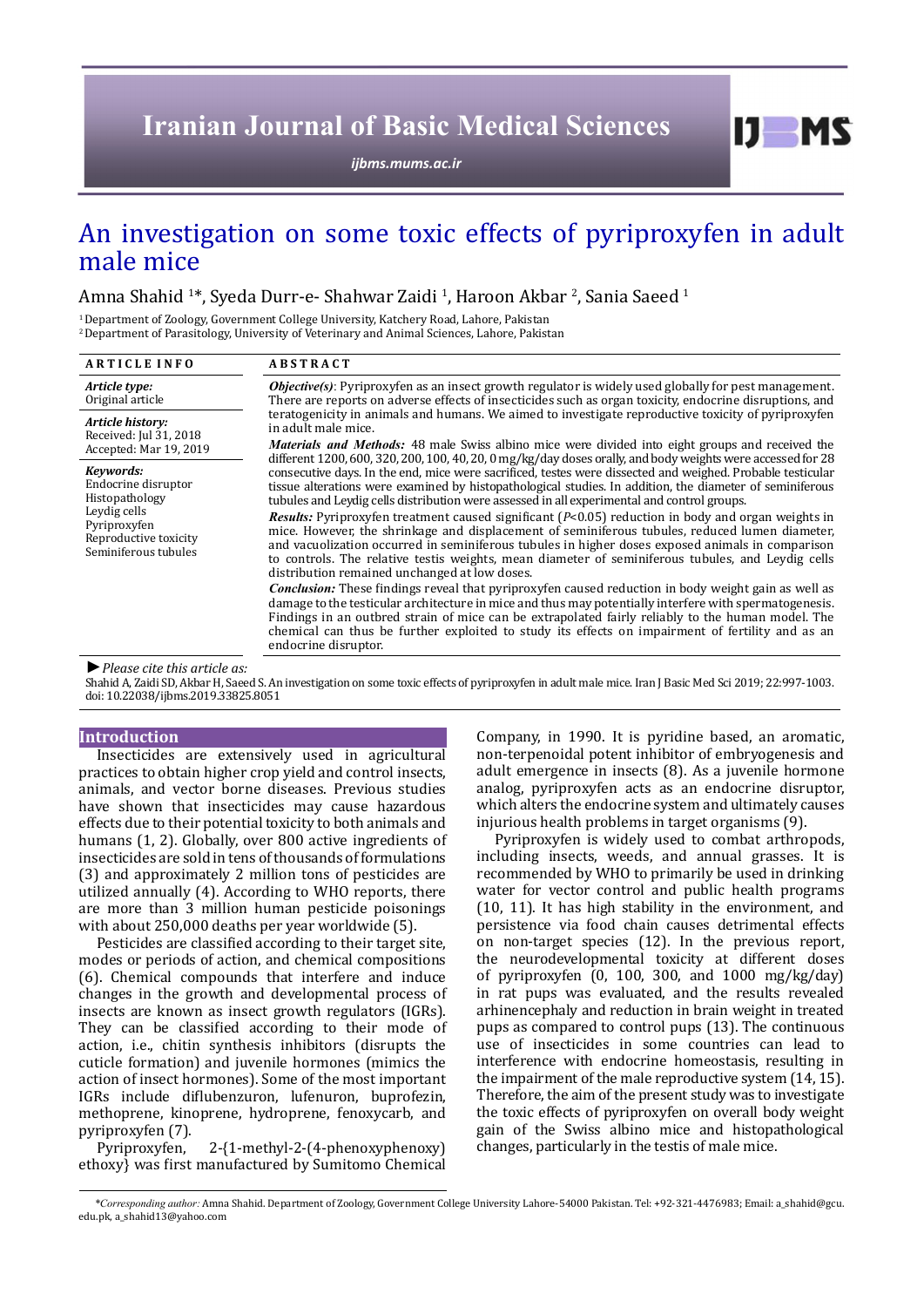## **Materials and Methods**

## *Animals*

Forty-eight adult male Swiss albino mice (*Mus musculus*) weighing between 19 and 32 g (7–8 weeks old) were obtained from the Animal House in the Department of Zoology, Government College University, Lahore, Pakistan. The animals were maintained in the experimental room for acclimatization (1 week) at the proper temperature (25±2 ° C) and 12 hr light/dark cycles. The mice were housed in special polycarbonate cages and fed laboratory diet and water *ad libitum*. All experimental procedures were carried out with the permission and in accordance with the rules of Ethical Committee for the Treatment of Animals, Government College University of Lahore.

## *Chemicals*

Predator 0.5 (pyriproxyfen) Water-Dispersible Granules (WDG) was obtained from Evyol Chemicals group, Lahore, Pakistan. Different grades of alcohol, formaldehyde 37%, xylene, Hematoxylin, and Eosine stains were supplied by Sigma-Aldrich (Germany). Ketamine and xylazine were purchased from Elite Pharma (Pvt) Ltd. Lahore, Pakistan.

## *Dosage and treatment*

The mice were divided into 8 groups, each comprised six mice, namely I, II, III, IV, V, VI, VII, and control (untreated group). The control group did not receive pyriproxyfen, while the experimental group received dosage of pyriproxyfen 1200, 600, 320, 200, 100, 40, and 20 mg/kg BW per day. The dose was administered orally via gavage for 28 consecutive days. The animals were weighed daily during the experimental period.

## *Absolute and relative organ weights*

The mice were euthanized by intraperitoneal (IP) injections with ketamine (100 mg/kg) and xylazine (10 mg/kg); organs (testis) were removed, cleaned, and weighed. The absolute and relative weights of the right and left testis were calculated.

Relative organ weight = Absolute organ weight (g) x 100 (16) Body weight of mice (g)

## *Histopathological analyses*

The tissues were fixed in 10% formalin solution for 24 hr and processed through the paraffin embedding technique and cut at  $3-5 \mu m$  thickness (17). The tissue sections were stained using Hematoxylin and Eosin (H&E) (18). The slides were observed under the microscope (Olympus CX31 Binocular), and histopathological changes were observed in the tissues with the help of an Olympus digital camera.

## *Morphometric parameters*

For assessment of morphometric parameters, the tissue sections were studied using 100X and 400X magnifications. The diameter of seminiferous tubules was obtained by random selection of 100 cross sections of the seminiferous tubules from each mice. The seminiferous tubule diameters were measured across major and minor axis using an ocular micrometer with light microscopy, and their means were obtained (19). The Leydig cell counts (in one µm**<sup>2</sup>** of interstitial tissue)

## *Statistical analysis*

All data were presented as Mean±SEM; analysis of variance (one way ANOVA) was used followed by Tukey's multiple comparisons test as *post hoc* for inter group organ weights, relative organ weights, mean tubular diameter and Leydig cell count comparison. In this study, the *P*-value of less than 0.05 was considered significant using SPSS version 17. Graph Pad Prism, version 0.5 (two way ANOVA followed by Bonferroni *post hoc* analysis) was used for comparison of body weights in all treated and control groups.

## **Results**

## *Body and organ weights*

The behavioral changes, clinical signs of systemic toxicity, and mortality were monitored during the experimental period. There were no morbidity, mortality, or behavioral changes recorded during the specific time period. In addition, there were no obvious differences in water and food consumption between the experimental groups.

The mean initial body weight of the control group was  $23.13\pm0.49$  g, and the final body weight was  $32.51\pm$ 1.46 g after the 28 day experimental period. The mean body weights of mice in all experimental groups were recorded on a regular basis whereas in group I (1200 mg/ kg), the initial and final body weights were 21.85±0.95 g and 22.85±1.30 g. Overall, the results indicated that Pyriproxyfen treatment caused a significant decrease (*P*<0.001) in body weights of mice in all treated groups as compared to controls (Table 1 and Figure 1).

In addition, pyriproxyfen treatment resulted in more testis weight reduction compared with the untreated (control) group. The weights of right and left testes of mice in the control group were measured as 0.085±0.44



**Figure 1.** Mean body weights of mice in control and pyriproxyfen treated groups during 28 consecutive days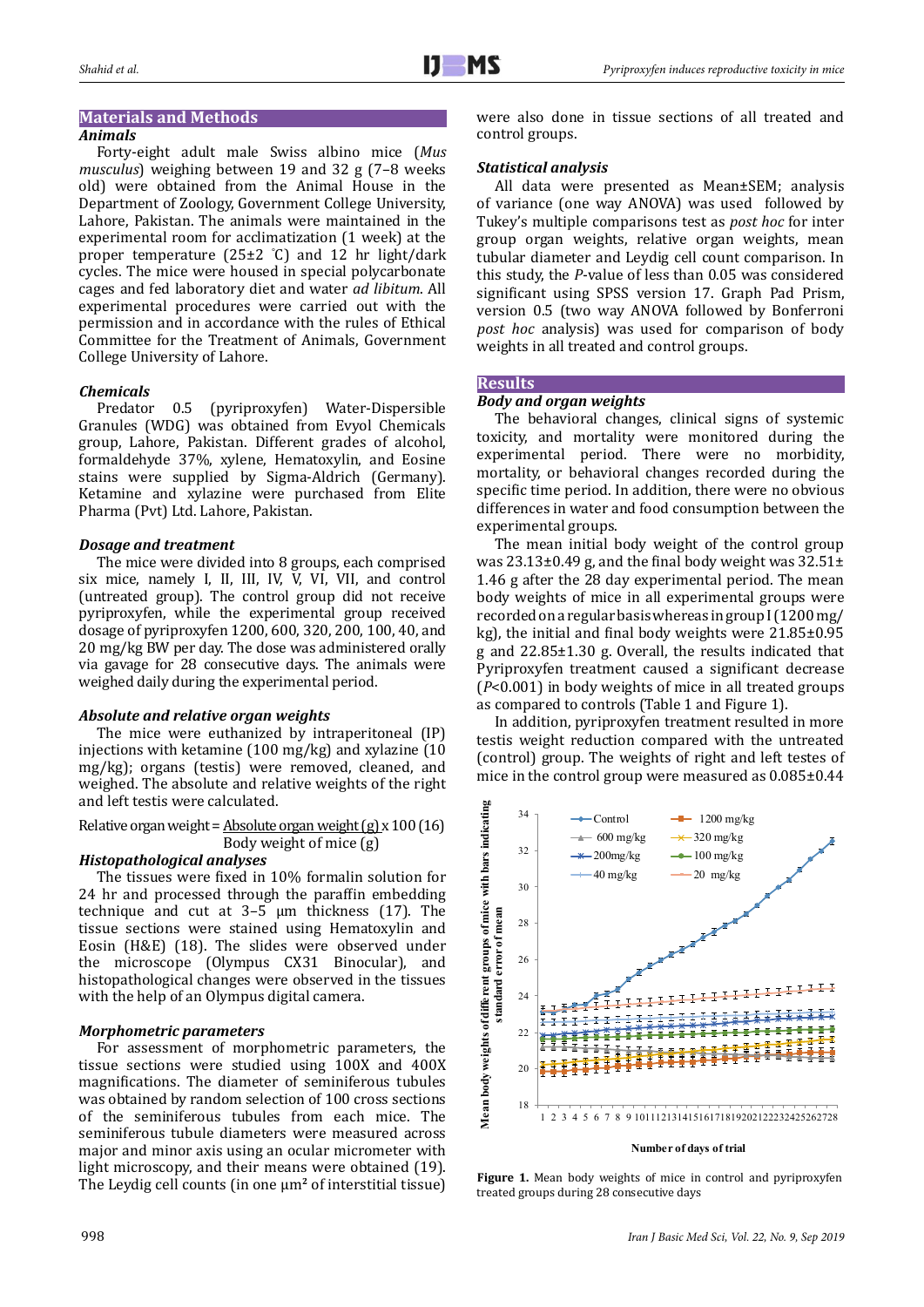

**Table 1.** Body, testis, and relative testis weights of control and pyriproxyfen treated groups

|                                  | Initial body        | Final body          | Right testis       | Relative right testis | Left testis       | Relative left testis |
|----------------------------------|---------------------|---------------------|--------------------|-----------------------|-------------------|----------------------|
|                                  |                     |                     |                    |                       |                   |                      |
|                                  | weights $(g)$       | weights $(g)$       | weights $(g)$      | weights $(g)$         | weights $(g)$     | weights $(g)$        |
| Control                          | $23.13 \pm 0.49$    | $32.51 \pm 1.46$    | $0.085 \pm 0.44$   | $0.261 \pm 0.02$      | $0.084 \pm 0.41$  | $0.258 \pm 0.02$     |
| $1200$ mg/kg                     | $19.85 \pm 0.91***$ | $20.90 \pm 0.57***$ | $0.064 \pm 0.40*$  | $0.306 \pm 0.01$      | $0.064 \pm 0.57*$ | $0.306 \pm 0.01$     |
| $600$ mg/kg                      | $21.2 \pm 0.70***$  | $20.58 \pm 1.04***$ | $0.069 \pm 0.56*$  | $0.335 \pm 0.01$      | $0.069 \pm 0.45*$ | $0.335 \pm 0.01$     |
| $320$ mg/kg                      | $20.21 \pm 1.14***$ | $21.61 \pm 1.02***$ | $0.074 \pm 0.41$   | $0.342 \pm 0.02$      | $0.074 \pm 0.27$  | $0.342 \pm 0.001$    |
| $200$ mg/kg                      | $21.85 \pm 0.95***$ | $22.85 \pm 1.30***$ | $0.076 \pm 0.38$   | $0.332 \pm 0.002$     | $0.074 \pm 0.37$  | $0.323 \pm 0.009$    |
| $100 \,\mathrm{mg/kg}$           | $21.63 \pm 0.30***$ | $22.16 \pm 0.76***$ | $0.078 \pm 0.32$ * | $0.351 \pm 0.007$     | $0.082 \pm 0.41$  | $0.370 \pm 0.002$    |
| $40 \frac{\text{mg}}{\text{kg}}$ | $22.56 \pm 0.26$    | $23.11 \pm 0.45***$ | $0.083 \pm 0.26$   | $0.359 \pm 0.001$     | $0.087 \pm 0.37$  | $0.376 \pm 0.001$    |
| $20 \frac{\text{mg}}{\text{kg}}$ | $23.18 \pm 0.41*$   | $24.40 \pm 0.40***$ | $0.083 \pm 0.28$   | $0.340 \pm 0.009$ #   | $0.085 \pm 0.55$  | $0.348 \pm 0.006$ #  |

Values are expressed as mean±SEM (n=6). One-way ANOVA followed by Tukey's *post hoc* test, \*\*\* *P*<0.001, \* *P*<0.05 and # (not significant) represents comparison to control and treated groups

g and 0.084±0.41 g, respectively while the weights of right and left testis were  $0.064\pm0.40$  g and  $0.064\pm0.57$ g, respectively in the experimental group (1200 mg/kg). There was also a significant decrease (*P*<0.05) in the absolute testis weights of treated mice in comparison with control mice (Table 1).

### *Relative organ weights*

The differences in the relative weights of right and left testis in treated groups were statistically insignificant compared with the control group (*P*>0.05) as shown in Table 1.

## *Histopathological abnormalities in testicular structure*

Histopathological examinations of testicular architecture showed severe degenerative changes in tunica albuginea at high doses (1200, 600, 320, 200 mg/ kg) as compared with the control group. Sperm count was decreased at high doses, and vacuolization was also clearly visible in the lumen of seminiferous tubules. There were increases in intratubular space and clumped spermatozoa, and widening of lumen diameter at high doses of pyriproxyfen. Degeneration and scattering of spermatids were also observed in pyriproxyfen treated mice testes more than in the control group (Table 2 and Figures 4 A-H).

### *Morphometric analysis*

There were no significant differences (*P*>0.05) in the mean diameters of seminiferous tubules  $(\mu m^2)$  between





treated groups (320, 200, 100, 40, and 20 mg/kg) and the control group (Figure 2). The reduction in Leydig cell count  $(\mu m^2)$  was also observed on day 28 after oral administration of pyriproxyfen with a significant difference between control vs 1200 mg/kg (*P*<0.001) and control vs 600 and 320 mg/kg groups (*P*<0.01), (Figure 3).

**Table 2.** Determination of structural changes by histopathological examination of the albino mice testis in control and pyriproxyfen treated groups

| Groups      | Doses mg/kg | Spermatids | Spermatozoa | Leydig cells | Sperm density | Degenerative changes in<br>tunica albuginea | Intratubular space |
|-------------|-------------|------------|-------------|--------------|---------------|---------------------------------------------|--------------------|
| Control     |             | $***$      | $***$       | $***$        | $***$         | $\overline{\phantom{a}}$                    | ٠                  |
|             | 1200        | $\ddot{}$  | $\ddot{}$   | ٠            | $\ddot{}$     | $***$                                       | $***$              |
| $_{\rm II}$ | 600         | $\ddot{}$  | ÷           | $\ddot{}$    | $\ddot{}$     | $***$                                       | $***$              |
| III         | 320         | $^{++}$    | $^{++}$     | $\ddot{}$    | $\ddot{}$     | $^{++}$                                     | $^{++}$            |
| IV          | 200         | $^{++}$    | $^{++}$     | $^{++}$      | $\ddot{}$     | $^{++}$                                     | $^{++}$            |
| V           | 100         | $^{++}$    | $^{++}$     | $^{++}$      | $^{++}$       | $^{++}$                                     | $++$               |
| VI          | 40          | $***$      | $***$       | $***$        | $^{++}$       | $\ddot{}$                                   | +                  |
| VII         | 20          | $***$      | $***$       | $***$        | $***$         | +                                           | ÷                  |
|             |             |            |             |              |               |                                             |                    |

++++ indicates extremely severe, +++ indicates severe, ++ indicates moderate, + indicates mild, - indicates absent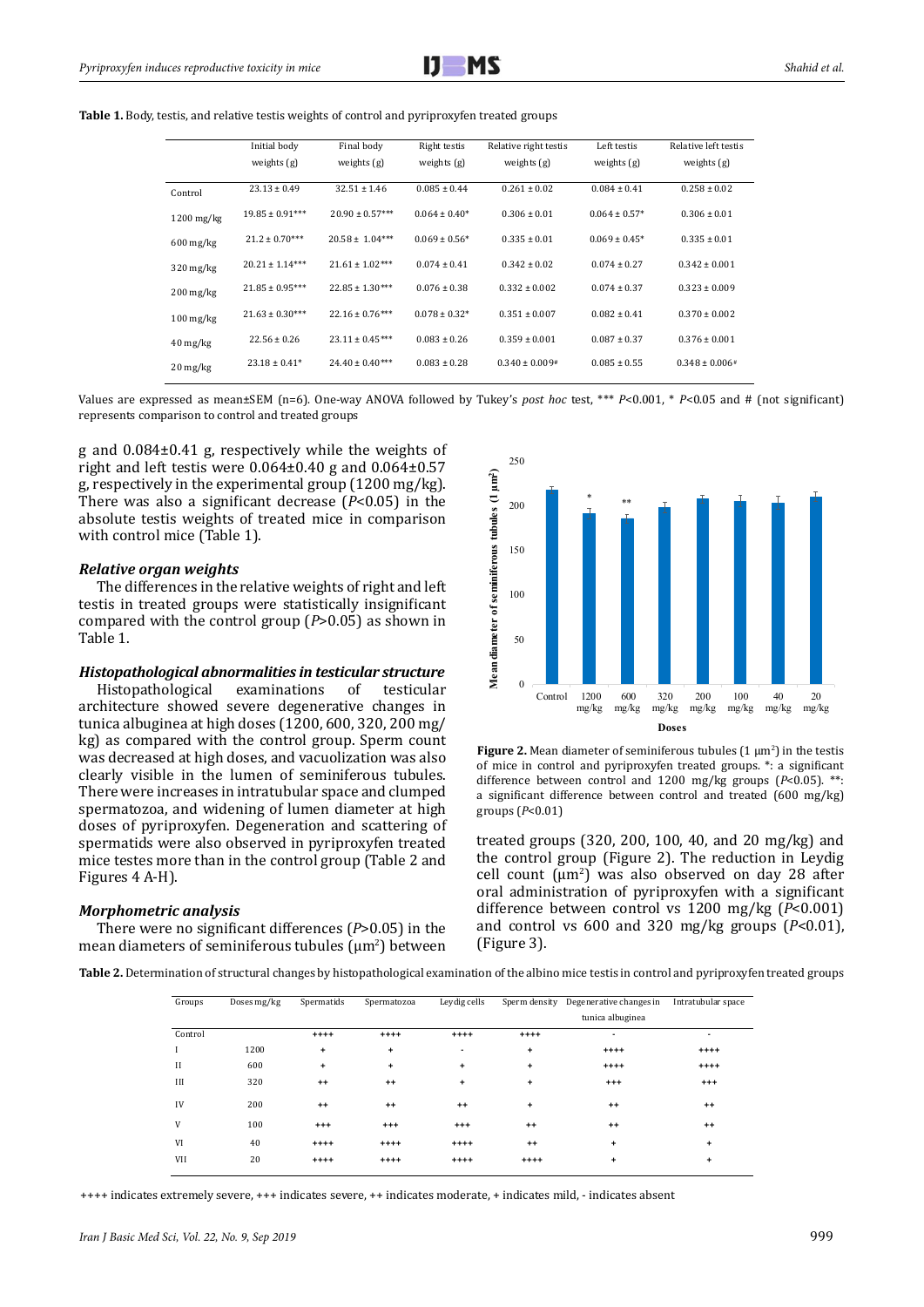| Groups       | Doses (mg/kg) | Mean diameter of seminiferous tubules $(1 \mu m^2) \overline{X} \pm$ SEM |
|--------------|---------------|--------------------------------------------------------------------------|
| Control      | $\mathbf{0}$  | $217.86 \pm 4.14$                                                        |
| I            | 1200          | 191.10 ±5.94*                                                            |
| $\mathbf{I}$ | 600           | $185.68 \pm 4.52**$                                                      |
| Ш            | 320           | $198.11 \pm 5.94$                                                        |
| IV           | 200           | $207.43 \pm 4.43$                                                        |
| V            | 100           | 205.80±6.29                                                              |
| VI           | 40            | $203.33 \pm 7.43$                                                        |
| VII          | 20            | $210.33 \pm 5.24$                                                        |

## **Table 3.** Mean diameter of seminiferous tubules (1  $\mu$ m<sup>2</sup>) in testes in control and pyriproxyfen treated groups

\* *P*<0.05 and \*\**P*<0.01 indicate significant difference between treated mice groups (1200 and 600 mg/kg) and control group

**Table 4.** Mean distribution of Leydig cells (1 µm<sup>2</sup> ) in control and pyriproxyfen treated groups

| Groups  | Doses (mg/kg)    | Mean leydig cells count $(1 \mu m^2)$<br>$(\overline{X} \pm SEM)$ |
|---------|------------------|-------------------------------------------------------------------|
| Control | $\boldsymbol{0}$ | $17.01 \pm 1.08$                                                  |
| I       | 1200             | $4.25 \pm 0.85***$                                                |
| $_{II}$ | 600              | $8.25 \pm 0.94***$                                                |
| Ш       | 320              | $9.50 \pm 1.04**$                                                 |
| IV      | 200              | $12.50 \pm 0.85$                                                  |
| V       | 100              | $14.31 \pm 1.87$                                                  |
| VI      | 40               | $15.75 \pm 2.21$                                                  |
| VII     | 20               | $16.23 \pm 0.70$                                                  |

\*\* *P*<0.01 indicates significant difference between control and treated groups (600 and 320 mg/kg). \*\*\* *P*<0.001 shows significant difference between the treated group (1200 mg/kg) in comparison with controls



**Figure 3.** Mean Leydig cell count  $(1 \mu m^2)$  in the testis of mice in control and pyriproxyfen treated groups. \*\*\*: a significant difference between control and 1200 mg/kg groups (*P*<0.001). \*\*: a significant difference between control and treated (600 mg/kg and 320 mg/kg) groups (*P*<0.01)

### **Discussion**

The continuous and/or inappropriate exposure to synthetic pesticides could be a possible risk factor for increased male infertility and reduced sperm counts in humans. The hazardous effects of pesticides in the environment first received attention in the 1960s worldwide. Furthermore, recent studies suggest that long-term and low exposure to these chemical substances are mainly associated with various human health problems such as cancer, endocrine disruption, immunosuppression, and reproductive dysfunction (20).

In toxicological studies, the body, organs, and relative organ weights are specifically used as markers for organ toxicity (21, 22). The present study revealed a significant decrease (*P*<0.001) in body weights of mice in all treated groups as compared to control mice (Table 1 and Figure 1). In addition, there was a significant reduction (*P*<0.05) in absolute and relative weights of the right and left testes of treated mice (Table 1). In line with our results, Mehrnoush *et al*. (2013)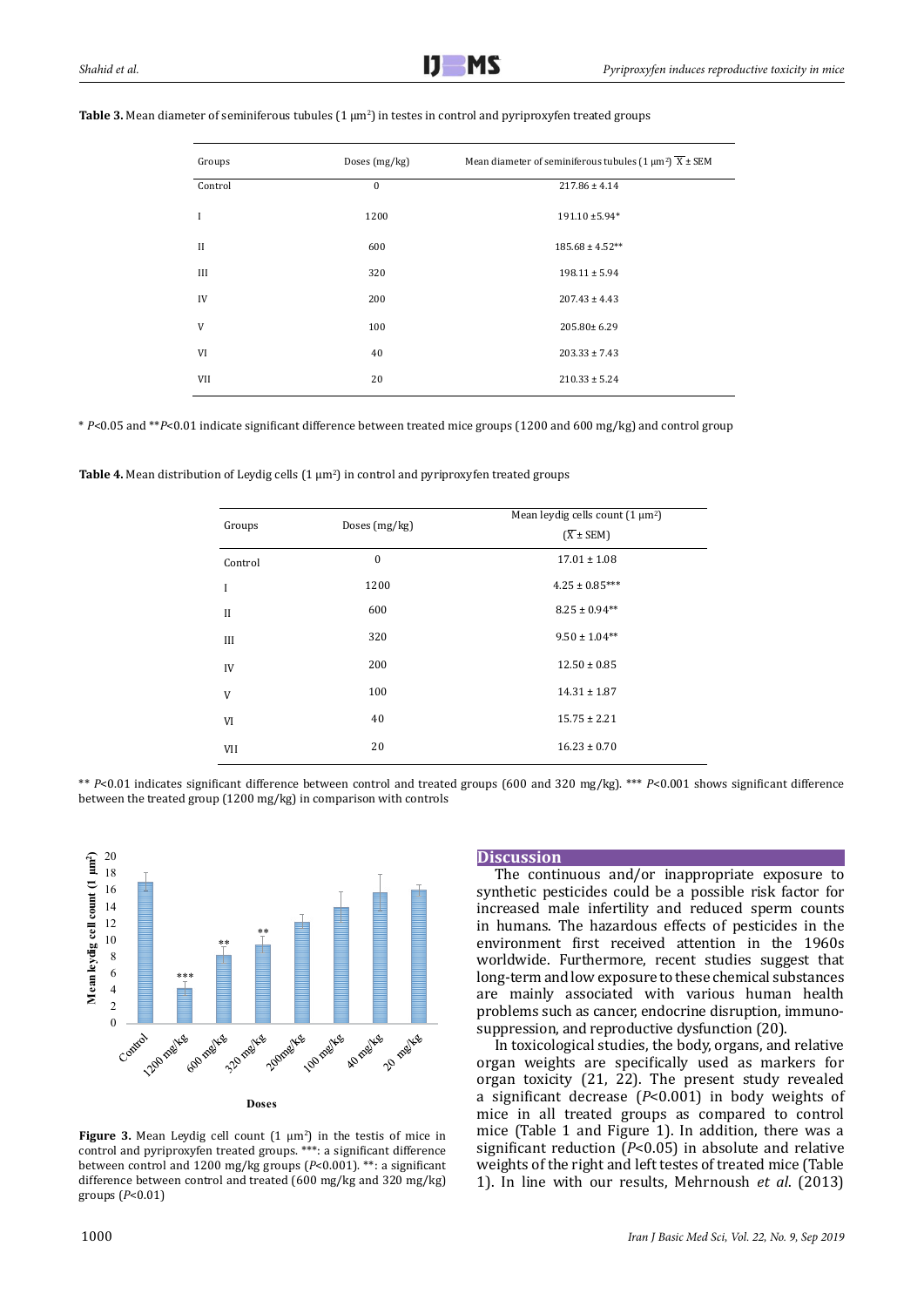



Figure 4. (A) Control group mice testes after 28 days of experimental period showing normal testicular tissue with mature spermatozoa (MSP), normal seminiferous tubules (SFT) with normal basement membrane tunica albuginea (TA), reduced lumen (L), increased number of Leydig cells (Lc) and primary spermatozoa (Ps) and secondary spermatozoa (Ss) were also present. (B) Pyriproxyfen treated group (1200 mg/kg) showing reduced lumen (L), more intra seminiferous tubular space (IST), more clumping of spermatozoa (CSP), degenerative changes in tunica albuginea (DGTA), more degenerative spermatozoa (DSP), and Leydig cells (Lc) were absent. Figure (C) Pyriproxyfen treated group (600 mg/kg) showing reduced lumen (L), less intra seminiferous tubular space (IST), degenerative changes in tunica albuginea (DTA), clumped spermatozoa (CSP), vacuolization (V), and degenerative Leydig cells (Lc) were present. Figure (D) Pyriproxyfen treated group (320 mg/kg) showing less, seminiferous tubular space (IST), moderate degenerative changes in tunica albuginea (MDCTA), lower number of Leydig cells (Lc), more vacuolization (V). Figure (E) Pyriproxyfen treated group (200 mg/kg) showing mild degenerative changes in tunica albuginea (MDCTA), presence of Leydig cells (Lc), less clumping of spermatozoa (CSP) and increase in the lumen (L). Figure (F) Pyriproxyfen treated group (100 mg/kg) showing lumen (L), primary spermatozoa (Ps), less degenerative changes in the tunica albuginea (LDCTA), and Leydig cells (Lc) were present. Figure (G) Pyriproxyfen treated group (40 mg/kg) showing higher number of sperms (S), and Leydig cells (Lc) with normal tunica albuginea (TA). Figure (H) Pyriproxyfen treated group (20 mg/kg) showing primary spermatozoa (PS), secondary spermatozoa (Ss), increased number of sperms (S), and increased number of Leydig cells (Lc)

documented a significant decrease in body weights of rats in pyriproxyfen treated groups (1000, 2000, and 4000 mg/kg BW) (12). Another previous study that evaluated the effects of pyriproxyfen on dogs and rats showed a reduction in the seminal vesicle, prostate, and androgen sensitive organ weights (23). Furthermore, research showed (24), significant decrease (*P*<0.05) of body weight in rats exposed to dimethoate as compared with control rats. It has been reported that insecticidal products such as cypermethrin alone or in combination with sodium fluoride, malathion, solignum (a commercial permethrin-containing wood preservative known as SOL), and chlorpyrifos caused , reduction in body and testicular weights of rodents (16, 25-27).

In comparison with our results, a study (28) speculated slight decrease in body weights of male rats treated with diflubenzuron but significant decrease in the absolute and relative weights of the rats' testes at a lower dose (2 mg/kg) of diflubenzuron. In another study, the male rats exposed to β-cyfluthrin (15.2 and 7.6 mg/ kg) exhibited a reduction in body weights significantly, but there was no significant difference in testis weights of mice in any experimental groups (29). In addition, researchers (30) also reported an increase in both body and testicular weights in rats orally fed permethrincontaining diet. The testis weight is mainly dependent on the number of differentiated spermatocytes and reduction in the size of seminiferous tubules. Elongated spermatids and decreased population of germ cells tend to decrease the weight of testis (31).

Histopathology is considered the most appropriate parameter for the evaluation of toxicity in the male reproductive system (32, 33). The impaired fertility may be due to the direct action of insecticide on the testis and disruption of the androgenic activity. A toxic substance that acts directly on anterior pituitary gland could influence the testis indirectly and ultimately alter sexual activity (34). Our results indicated testicular abnormalities including displacement and shrinkage of seminiferous tubules, vacuolization, reduced lumen diameter and sperm count, absence of Leydig cells, degenerative changes in tunica albuginea, and increased interstitial space in mice that received higher doses of pyriproxyfen (1200, 600, and 320 mg/kg) (Figures 1 A-B-C). Overall, the mice treated with the lowest doses, i.e., 200, 100, 40, and 20 mg/kg pyriproxyfen showed less degenerative changes in testicular architecture (Figures 1 D-E-F-G).

In addition, a study revealed decreased spermatogenic cells, degeneration in Leydig cells, and abnormal seminiferous tubules having vacuolization in rats inhaling pyrethroids (35). In accordance to our present results (Table 2), many other authors investigated the testicular histopathology that revealed inhibition of spermatogenesis and mild to severe degenerative changes in seminiferous tubules in albino rats exposed to chlorpyrifos (36, 37) and in lambda-cyhalothrin treated male mice (38). Furthermore, researchers documented (39) the damage in the germinal epithelium, presence of apoptotic cells, blockage of spermatogenesis process, and wide lumen without the spermatozoids in the testes of lambda-cyhalothrin treated rats.

In addition, similar findings by another study (40) showed that diazinon treatment might degenerate seminiferous tubules, thereby inhibit spermatogenesis. In the present study, there was a significant reduction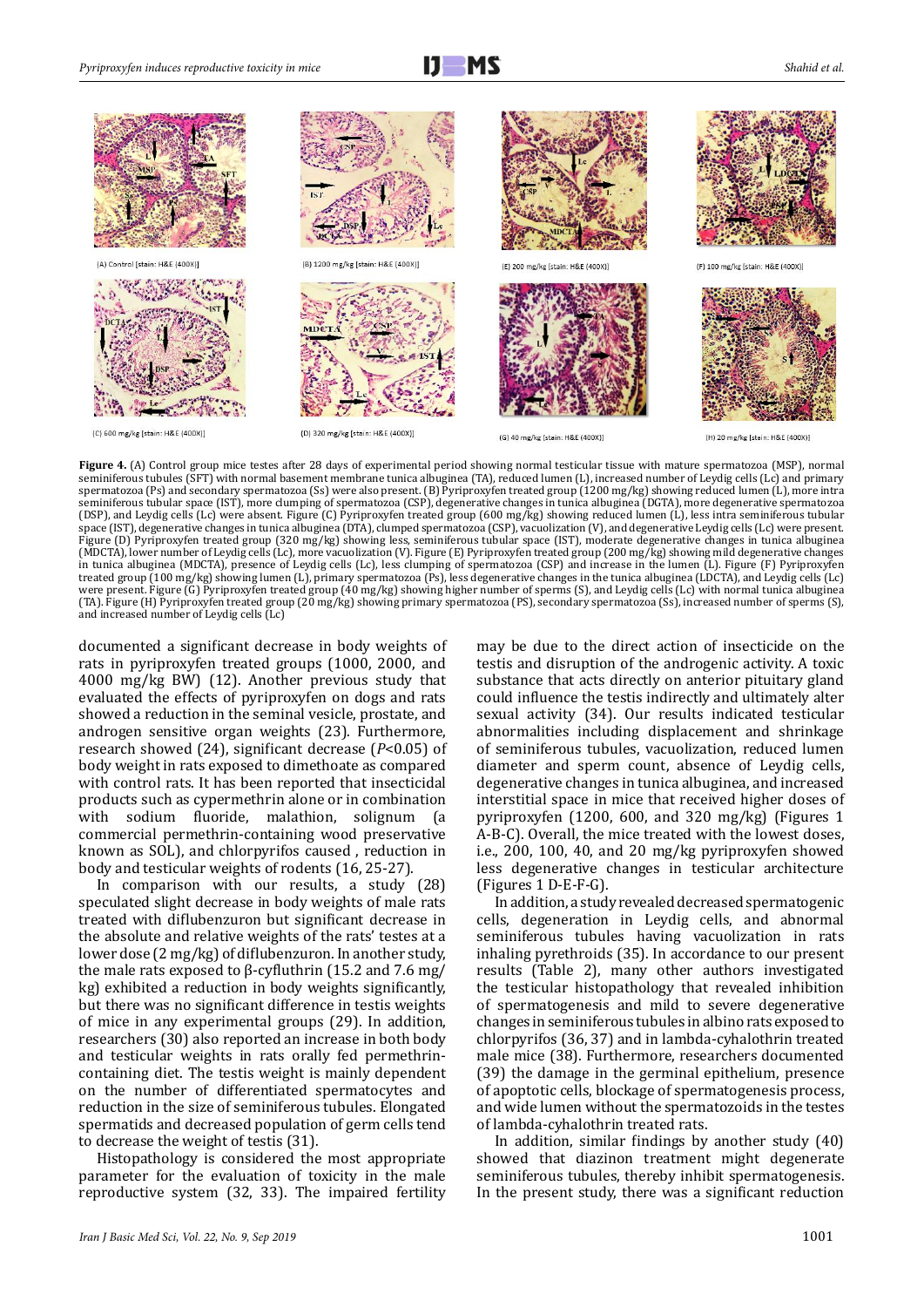(*P*<0.001) in the mean number of Leydig cells in the treated group (1200 mg/kg) as compared to controls (Figure 3). Similar to our results, the number of Leydig cells in mice testis were significantly reduced in a dose-dependent manner (40). A histopathological study of the testis of male Sprague-Dawley rats treated with fenitrothion revealed observations such as degeneration of germ cells and Leydig cells, increase in interstitial space, disorganization of spermatogonia in the seminiferous tubules, and necrotic changes in the seminiferous tubules (41).

In our findings, the diameters of seminiferous tubules in treated mice at 1200 mg/kg were significantly reduced (*P*<0.05) as compared to control mice (Figure 2). These results are in agreement with the findings by Najafi *et al*. (2010)**,** who described that imidacloprid treatment in adult male rats exhibited a significant reduction in the number of Leydig cells, Sertoli cell dysfunction, and diameter of seminiferous tubules (42). Similar histopathological disturbances were observed in the rodent testicular structure, i.e., reduced diameter of seminiferous tubules, disruption of germ cells, reduction in Leydig cell size, and number and absence of sperms in the lumen, when exposed to dimethoate and other organophosphates (43–47). In contrast to our findings, there were no variations in surface area and diameter of seminiferous tubules in the testis of rats treated with cadmium and diazinon (48).

### **Conclusion**

The results obtained from the present study indicated that different doses of pyriproxyfen lead to disruption of spermatogenesis in seminiferous tubules. Hence, our study suggested that pyriproxyfen usage must be cautiously done with the consideration of different hazardous levels. However, to achieve this information, the molecular mechanism of the interaction of pyriproxyfen with germ cells should be explored in future studies.

## **Acknowledgment**

The results presented in this paper were part of the research work done by Ms Syeda Durr-e- Shahwar Zaidi. Authors are grateful to the Department of Zoology, Government College University, Lahore, Pakistan for research facilities. We are thankful to Dr Ghulam Mustafa, Department of Pathology, University of Veterinary and Animal Sciences for accomplishing the histopathological examinations.

## **Conflicts of Interest**

The authors declare that there are no conflicts of interest regarding the publication of this paper.

## **References**

1. Eddleston M, Karalliedde L, Buckley N, Fernando R, Hutchinson G, Isbister G, *et al.* Pesticide poisoning in the developing world-A minimum pesticides list. Lancet 2002; 360:1163-1167.

2. Ferrer A. Pesticide poisoning. An Sist Sanit Navar 2003; 26:155-171.

3. PAN-UK. Pesticide Action Network UK. [http://www.panuk.](http://www.panuk.org) [org.](http://www.panuk.org) 2009.

4. Uggini GK, Patel PV, Balakrishnan S. Embryotoxic and teratogenic effects of pesticides in chick embryo: a comparative study using two commercial formulations. Environ Toxicol 2010; 27:166-174.

5. Yang CC, Deng JF. Intermediate syndrome following organophosphate insecticide poisoning. J Chin Med Assoc 2007; 70:467-472.

6. Gangola S, Khati P, Sharma A. Mycoremediation of imidaclopridin the presence of different soil amendments using *Trichoderma longibrachiatum* and *Aspergillus oryzae* isolated from pesticide contaminated agricultural fields of uttarakhand. J Bioremediat Biodegrad 2015; 6:1-5.

7. Tunaz H, Uygun N. Insect growth regulators for insect pest control. Turk J Agric For 2004; 28:377-387.

8. Dhadialla TS, Carlson GR, Le DP. New insecticides with ecdysteroidal and juvenile hormone activity. Annu Rev Entomol 1998; 43:545-569.

9. World Health Organization (WHO). Global assessment of the state-of-the-science of endocrine disruptors. International Program on Chemical Safety 2002.

10. Tomlin C. The Pesticide Manual. 14th ed. BCPC Publications Berkshire UK; 2006.p. 923-924.

11. World Health Organization (WHO): Pesticides and their application for the control of vectors and pests of public health importance, 6th ed. Geneva, World Health Organization, Department of Control of Neglected Tropical Diseases, Pesticide Evaluation Scheme, (2006).(WHO/CDS/ NTD/WHOPES/GCDPP/2006.1[;http://whqlibdoc.](http://whqlibdoc)who.int/ hq/2006/WHO\_CDS\_NTD\_WHOPES\_GCDPP\_2006.1\_eng.pdf (verified 23 September 2008).

12. Mehrnoush G, Mehrdad S, Saeid K. Effect of pyriproxyfen on function and tissue of testis in adult rat. Int J Curr Res Rev 2013; 5:66-74.

13. Evans D, Nijhout F, Parens R, Morales AJ, Bar-Yam Y. A possible link between pyriproxyfen and microcephaly. arXiv preprint arXiv:1604.03834. 2016.

14. Bergstrom R, Adami HO, Möhner M, Zatonski W, Storm H, Ekbom A, *et al.* Increase in testicular cancer incidence in six European countries: A birth cohort phenomenon. J Natl Cancer Inst 1996; 88:727-733.

15. Moller H. Trends in incidence of testicular cancer and prostate cancer in Denmark. Hum Reprod 2001; 16:1007- 1011.

16. Sekhar PR, Savithri Y, Kishore S, Jayasankar A, Rao KJ. Synergistic effect of sodium fluoride and cypermethrin on the somatic index and histopathology of albino mice testes. Fluoride 2011; 44:103-111.

17. Slaoui M, Fiette L. Histopathology procedures: from tissue sampling to histopathological evaluation. Methods Mol Biol 2011; 691:69-82.

18. Wheater PR, Burkitt HG, Daniels VG. Functional Histology: Text and Colour Atlas. 2nd ed. Churchill Livingstone, New York; 1979.

19. Vendramini V, Sasso-Cerri E, Miraglia SM. Amifostine reduces the seminiferous epithelium damage in doxorubicintreated prepubertal rats without improving the fertility status. Reprod Biol Endocrinol 2010; 8:1-13.

20. Srinivasa J, Maxim P, Urban J, D'Souza A. Effects of pesticides on male reproductive functions. Iran J Med Sci 2015; 30:153-159.

21. Crissman JW, Goodman DG, Hildebrandt PK, Maronpot RR, Prater DA, Riley JH, *et al.* Best practices guideline: toxicologic histopathology. Toxicol Pathol 2004; 32:126-131.

22. Heikal TM, Ghanem HZ, Soliman MS. Protective effect of green tea extracts against dimethoate induced DNA damage and oxidant/antioxidant status in male rats. Biohealth Sci Bull 2011; 3:1-11.